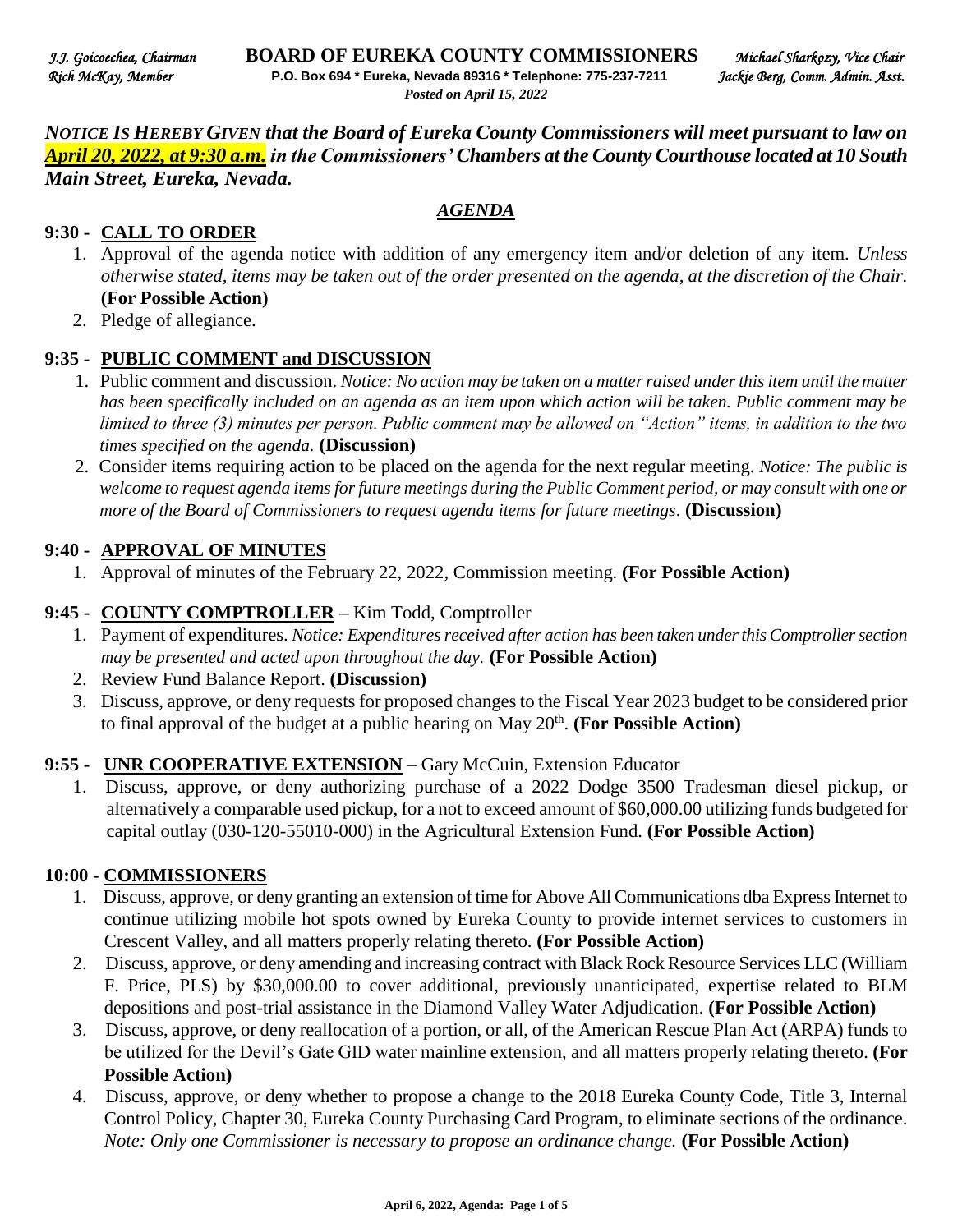# **10:00 – COMMISSIONERS –** *(continued)*

- 5. Discuss, approve, or deny making a \$10,000.00 donation to the Boys & Girls Club of Truckee Meadows, earmarked for the Club to select and hire the services of an architect or engineer to produce conceptual drawings or preliminary plans for a Club facility in Eureka, and all matters properly relating thereto. **(For Possible Action)**
- 6. Discuss, approve, or deny extending the contract with Kelly C. Brown, PLLC, for public defender services. *Note: The current contract will expire on June 30th .* **(For Possible Action)**
- 7. Review and discuss quote paperwork provided by Sheriff Jesse Watts on April 6<sup>th</sup> to justify vehicles purchased, or placed on order, by the Sheriff. **(Discussion)**
- 8. Discuss, approve, or deny taking steps to avoid future audit findings regarding the process used to purchase vehicles, and all matters related to these findings. **(For Possible Action)**
- 9. Discuss, approve, or deny reaffirming Eureka County Code, Title 3, Internal Control Policy, Chapter 20, Purchasing Procedures, as it relates to disposal of surplus property or personal property of a local government entity (pursuant to NRS 332.185). **(For Possible Action)**

# **10:30 –NEVADA DEPARTMENT OF INDIGENT DEFENSE**

- 1. Discuss, approve, or deny adopting the updated Eureka County Plan for Provision of Indigent Defense Services for Fiscal Year 2022-2023, due to the Department by May 1<sup>st</sup>. (For Possible Action)
- 2. Discuss, approve, or deny ratifying the Indigent Defense Quarterly Financial Status Report for January, February, & March 2022, due to the Department by April 15<sup>th</sup>. (For Possible Action)
- 3. Discuss, approve, or deny the Indigent Defense Annual Financial Status Report for Fiscal Year 2021, due to the Department by May 1<sup>st</sup>. (For Possible Action)

# **10:40 – AMBULANCE & EMS** – Kenny Sanders, EMS Director

- 1. Update report on ambulance and emergency services. **(Discussion)**
- 2. Review quarterly report on mandatory ambulance bill write-offs for Medicaid and Medicare accounts. **(Discussion)**
- 3. Review Hiring Freeze Waiver Justification and consider authorizing the EMS Director to fill the position of EMT I, II, or III. **(For Possible Action)**

### **10:45 – JUSTICE COURT** – Dorothy Rowley, Justice of the Peace

1. Discuss, approve, or deny upgrades to the JAVS System (Justice Audio/Video Solutions) for a not to exceed amount of \$48,403.13, to be paid with Justice Court AA (Administrative Assessment) fees (230-275-55010- 000). **(For Possible Action)** 

# **10:50 – MEDICAL CLINICS ADVISORY COMMITTEE** – Irma Davila, Chair

- 1. Review draft RFP (request for proposals) seeking a medical provider for the Crescent Valley Clinic and approve as written or provide changes or other direction, and consider authorizing MCAC to proceed with advertising, posting, and distributing the RFP. **(For Possible Action)**
- 2. Update on efforts to conduct an email based survey to determine whether Eureka County taxpayers wish to continue with weekend on-call services at the Eureka Clinic for an annual cost of \$108,160.00 (9,013.33 per month). **(Discussion)**
- 3. Discuss, approve, or deny a recommendation from MCAC to renew the clinical services contract with William Bee Ririe for Fiscal Year 2023, for a not to exceed amount of \$533,160.00, with the following considerations: (a) elimination of physician days for an annual cost savings of \$104,000.00; (b) Crescent Valley services will remain in the contract pending results of responses to the RFP; and (c) potential reduction if weekend on-call services are eliminated or reduced. **(For Possible Action)**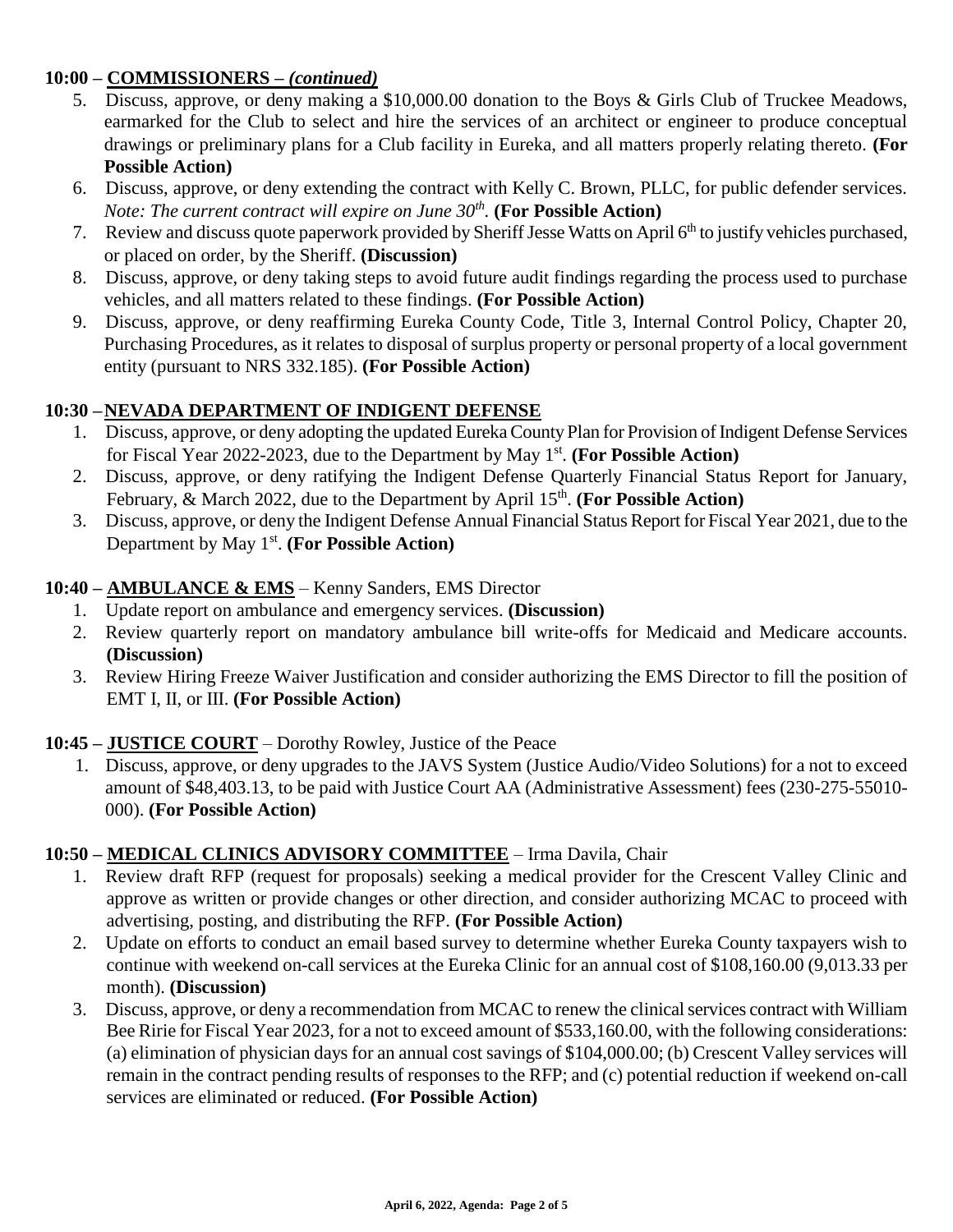### **11:00 - SHERIFF –** Jesse Watts, Sheriff

- 1. Review quarterly report from Sheriff regarding security of the jail and treatment and condition of inmates at the Detention Facility. **(Discussion)**
- 2. Discuss, approve, or deny authorizing an overage of \$70.00 charged on a County credit card (total charge of \$970.00) for tuition for two (2) Search & Rescue members to attend training in Albuquerque, New Mexico, November 2<sup>nd</sup>-7<sup>th</sup>, 2022. *Note: Tuition of \$900.00 was approved by the Board on March 21, 2022.* (For **Possible Action)**
- 3. Discuss, approve, or deny a quote from Sun Ridge Systems Inc. for RIMS to FrontLinePSS QA Tracker Link Software for an amount not to exceed \$5,100.00 utilizing monies budgeted for communication support (010- 034-53010-044) in the Sheriff's budget. **(For Possible Action)**
- 4. Discuss, approve, or deny signing a contract with Washoe County Sheriff's Office, Forensic Science Division, for forensic services in Fiscal Year 2022, and approve payment for Scope of Work Option A in the amount of \$12,967.00. *Note: This contract was approved by the Board on March 21st, but now contains the requested amendments to include a corrected signature line for the proper official.* **(For Possible Action)**
- 5. Discuss, approve, or deny an Interlocal Agreement between Lander County and Eureka County for the housing and care of inmates. *Note: This was approved by Lander County on March 24th .* **(For Possible Action)**
- 6. Conduct annual walk-through and inspection of the Justice Facility and Detention Center. *Note: This walkthrough will be conducted upon adjournment of the meeting; no deliberation and no action will take place during this annual inspection.* **(Discussion)**

# **11:10 – TREASURER** – Pernecia Johnson, Treasurer

1. Review Treasurer's Report for March 2022. **(Discussion)** 

### **11:15 – CRESCENT VALLEY TOWN ADVISORY BOARD –** Cindy LaRochelle

- 1. Discuss, approve, or deny a request for a donation of \$3,100.00 for the Crescent Valley Fun Days to be paid from the North End Activity Fund. **(For Possible Action)**
- **11:20 – COUNTY FACILITIES –** Joyce Jeppesen, Asst. Public Works Director-Admin.
	- 1. Report on activities and projects at County managed facilities. **(Discussion)**

# **11:25 - PUBLIC WORKS –** Jeb Rowley, Public Works Director

- 1. Report on Public Works projects and activities. **(Discussion)**
- 2. Review and consider approval of the Cooperative Fire Protection Agreement between Eureka County Fire Protection District, USDA Forest Service, Humboldt-Toiyabe National Forest, and USDI Bureau of Land Management, Battle Mountain District and Elko District, and the Annual Operating Plan for Cooperative Fire Protection Agreement, and all matters properly relating thereto. **(For Possible Action)**
- 3. Discuss, approve, or deny a 3/4-inch residential water service application to serve APN 007-398-02 in the Devils Gate GID, and all matters properly relating thereto. **(For Possible Action)**
- 4. Discuss, approve, or deny a 3/4-inch residential water service application to serve APN 007-397-05 in the Devil's Gate GID, and all matters properly relating thereto. **(For Possible Action)**
- 5. Discuss, approve, or deny proposal LA22.238 from Lumos & Associates for Task 1, Project Area Orthophotography, in Crescent Valley for an amount not to exceed \$17,000.00 utilizing funds budgeted for capital outlay (025-110-55010-000) in the RTC Fund, and all matters properly relating thereto. **(For Possible Action)**
- 6. Discuss, approve, or deny proposal LA22.248 from Lumos & Associates for the Crescent Valley Tank #2 Re-Painting Project for an amount not to exceed \$16,840.00 utilizing funds budgeted for capital outlay (042-140- 55010-746) in the Capital Projects Fund, and all matters properly relating thereto. **(For Possible Action)**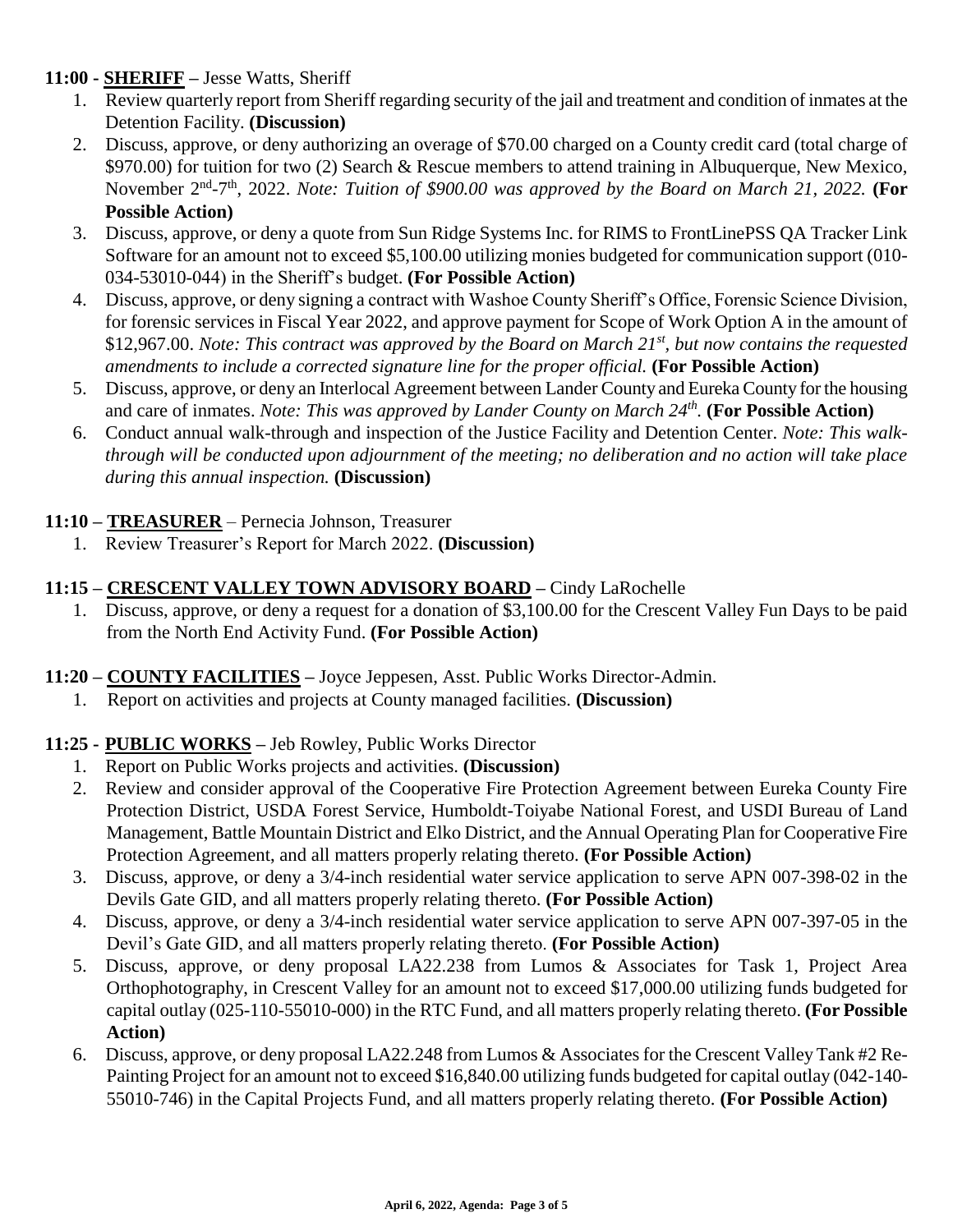# **11:25 - PUBLIC WORKS –** *(continued)*

- 7. Discuss, approve, or deny a capital outlay purchase for one (1) new 2023 Chevrolet Silverado 2500 Crew Cab and Chassis 1LT pickup from Champion Chevrolet, for a projected amount of \$40,895.80, utilizing funds budgeted in Fiscal Year 2023 for capital outlay (020-106-55010-000) in the Road Department Fund, and all matters properly relating thereto. *(State of Nevada Bid #99SWC-1495 was utilized for projected pricing with a 15% cost increase over the 2022 contract price. This agenda item is only to secure a bid spot, and once 2023 pricing is posted to the State of Nevada contract site, the Board will be advised of the final quote.)* **(For Possible Action)**
- 8. Discuss, approve, or deny a capital outlay purchase for one (1) new 2023 Chevrolet Silverado 2500 Standard Cab and Chassis pickup from Champion Chevrolet, for a projected amount of \$36,715.55, utilizing funds budgeted in Fiscal Year 2023 for capital outlay (020-106-55010-000) in the Road Department Fund, and all matters properly relating thereto. *(State of Nevada Bid #99SWC-1495 was utilized for projected pricing with a 15% cost increase over the 2022 contract price. This agenda item is only to secure a bid spot, and once 2023 pricing is posted to the State of Nevada contract site, the Board will be advised of the final quote.)* **(For Possible Action)**
- 9. Discuss, approve, or deny a capital outlay purchase for one (1) new 2023 Chevrolet Silverado 2500 Crew Cab Short-bed 1LT pickup from Champion Chevrolet, for a projected amount of \$43,938.15, utilizing funds budgeted in Fiscal Year 2023 for capital outlay (County Car Pool - account 042-140-55010-091) in the Capital Projects Fund, and all matters properly relating thereto. *(State of Nevada Bid #99SWC-1495 was utilized for projected pricing with a 15% cost increase over the 2022 contract price. This agenda item is only to secure a bid spot, and once 2023 pricing is posted to the State of Nevada contract site, the Board will be advised of the final quote.)* **(For Possible Action)**
- 10. Discuss, approve, or deny a capital outlay purchase for one (1) CM RD2 Model 8'6" Flatbed from Semi Service for an amount not to exceed \$4,392.91, utilizing funds budgeted in Fiscal Year 2023 for capital outlay (020-106-55010-000) in the Road Department Fund, and all matters properly relating thereto. **(For Possible Action)**
- 11. Discuss, approve, or deny a capital outlay purchase for one (1) CM RD2 Model 7' Flatbed from Semi Service for an amount not to exceed \$4,180.79, utilizing funds budgeted in Fiscal Year 2023 for capital outlay (020- 106-55010-000) in the Road Department Fund, and all matters properly relating thereto. **(For Possible Action)**
- 12. Update and discussion regarding the Eureka Town, Devil's Gate Districts 1&2, and Crescent Valley water systems. Discussion will include, but is not limited to, the following: annual revenue and expenditures, rates, rate increases, rate increase implementation schedule, public hearing, operation and maintenance of each system, capital improvements, and service areas. **(Discussion)**
- 13. Discuss, approve, or deny providing direction to staff regarding rate increase process and implementation schedule for the Eureka Town, Devil's Gate Districts 1&2, Crescent Valley Town water systems, and Eureka Town sewer system. **(For Possible Action)**

# **11:40 - NATURAL RESOURCES –** Jake Tibbitts, Natural Resources Manager

- 1. Report on current and emerging natural resource issues affecting Eureka County. **(Discussion)**
- 2. Discuss and consider providing scoping comment to Ely BLM on Notice of Intent To Prepare an Environmental Impact Statement for the Bald Mountain Mine Plan of Operations Amendment Juniper Project. **(For Possible Action)**
- 3. Discuss and consider providing comments to BLM for April 26, 2022, hearing regarding the use of motorized vehicles and aircraft in the management of wild horses and burros. **(For Possible Action)**

### **11:50 - CORRESPONDENCE**

- 1. Review correspondence and place requests for action items on the next agenda. **(Discussion)**
- 2. Commissioner reports on pertinent correspondence or other matters. **(Discussion)**